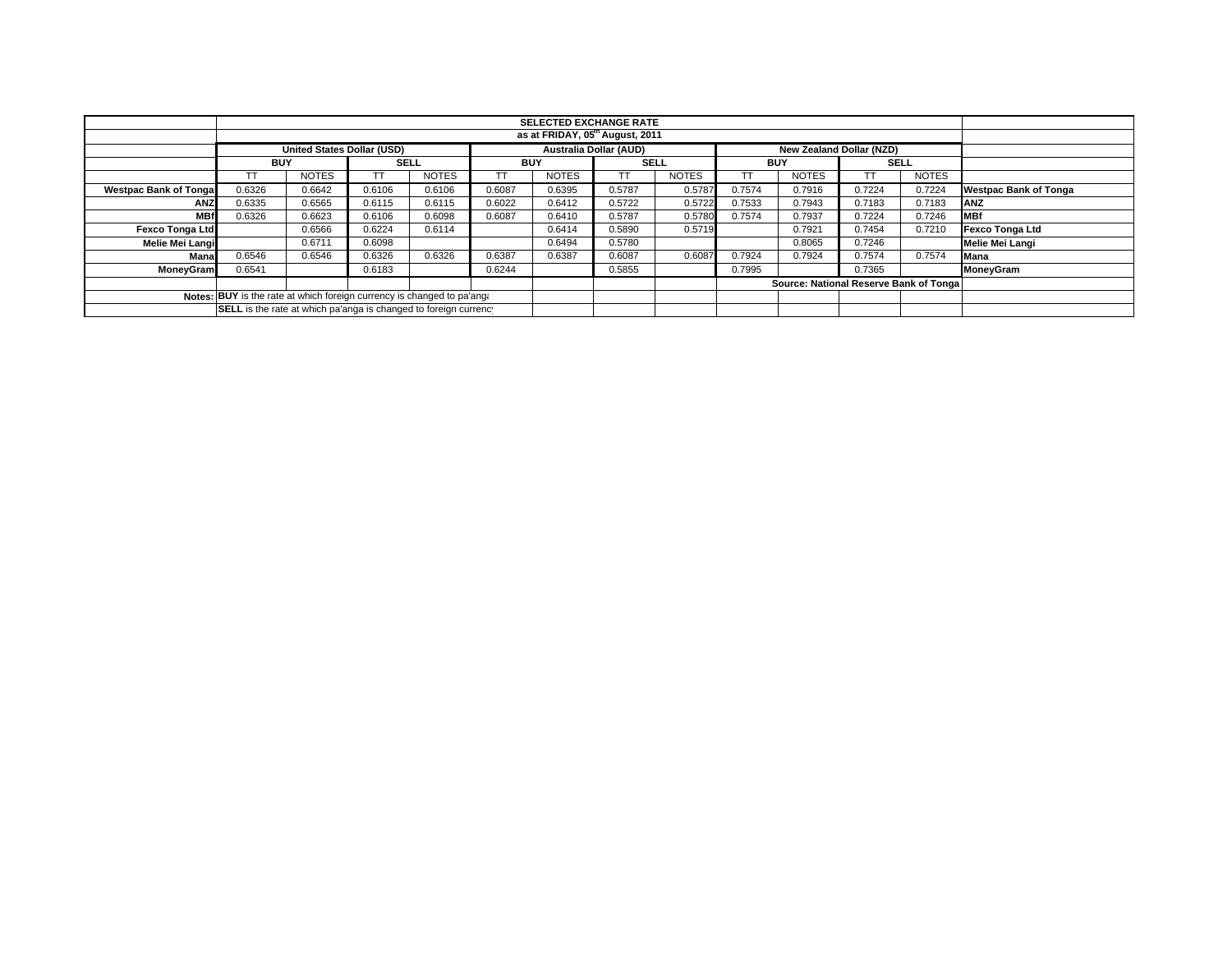|                                                                                                                                            |            |                                   |             |              |            |              | <b>SELECTED EXCHANGE RATE</b> |              |            |                                         |             |              |                              |  |
|--------------------------------------------------------------------------------------------------------------------------------------------|------------|-----------------------------------|-------------|--------------|------------|--------------|-------------------------------|--------------|------------|-----------------------------------------|-------------|--------------|------------------------------|--|
|                                                                                                                                            |            | as at FRIDAY, 12th August, 2011   |             |              |            |              |                               |              |            |                                         |             |              |                              |  |
|                                                                                                                                            |            | <b>United States Dollar (USD)</b> |             |              |            |              | <b>Australia Dollar (AUD)</b> |              |            | New Zealand Dollar (NZD)                |             |              |                              |  |
|                                                                                                                                            | <b>BUY</b> |                                   | <b>SELL</b> |              | <b>BUY</b> |              | <b>SELL</b>                   |              | <b>BUY</b> |                                         | <b>SELL</b> |              |                              |  |
|                                                                                                                                            |            | <b>NOTES</b>                      |             | <b>NOTES</b> |            | <b>NOTES</b> | TТ                            | <b>NOTES</b> | TТ         | <b>NOTES</b>                            | ТT          | <b>NOTES</b> |                              |  |
| <b>Westpac Bank of Tongal</b>                                                                                                              | 0.6197     | 0.6506                            | 0.5977      | 0.5977       | 0.6030     | 0.6348       | 0.5730                        | 0.5730       | 0.7455     | 0.7817                                  | 0.7105      | 0.7105       | <b>Westpac Bank of Tonga</b> |  |
| <b>ANZ</b>                                                                                                                                 | 0.6207     | 0.6437                            | 0.5987      | 0.5987       | 0.5979     | 0.6369       | 0.5679                        | 0.5679       | 0.7424     | 0.7834                                  | 0.7074      | 0.7074       | <b>ANZ</b>                   |  |
| <b>MBf</b>                                                                                                                                 | 0.6197     | 0.6494                            | 0.5977      | 0.5988       | 0.6030     | 0.6329       | 0.5730                        | 0.5714       | 0.7455     | 0.7813                                  | 0.7105      | 0.7092       | <b>MBf</b>                   |  |
| <b>Fexco Tonga Ltd</b>                                                                                                                     |            | 0.6433                            | 0.6044      | 0.5990       |            | 0.6364       | 0.5785                        | 0.5684       |            | 0.7807                                  | 0.7275      | 0.7106       | <b>Fexco Tonga Ltd</b>       |  |
| Rowenal                                                                                                                                    |            |                                   |             |              |            |              | 0.5695                        |              |            |                                         | 0.7125      |              | Rowena                       |  |
| Melie Mei Langi                                                                                                                            |            | 0.6579                            | 0.5988      |              |            | 0.6410       | 0.5714                        |              |            | 0.7937                                  | 0.7092      |              | Melie Mei Langi              |  |
| Mana                                                                                                                                       | 0.6417     | 0.6417                            | 0.6197      | 0.6197       | 0.6330     | 0.6330       | 0.6030                        | 0.6030       | 0.7805     | 0.7805                                  | 0.7455      | 0.7455       | Mana                         |  |
| Jones Travel Ltd                                                                                                                           |            | 0.6759                            |             | 0.5702       |            | 0.6687       |                               | 0.5409       |            | 0.8226                                  |             | 0.6737       | <b>Jones Travel Ltd</b>      |  |
| <b>MoneyGram</b>                                                                                                                           | 0.6421     |                                   | 0.6070      |              | 0.6257     |              | 0.5867                        |              | 0.7972     |                                         | 0.7343      |              | <b>MoneyGram</b>             |  |
|                                                                                                                                            |            |                                   |             |              |            |              |                               |              |            | Source: National Reserve Bank of Tongal |             |              |                              |  |
| Notes: BUY is the rate at which foreign currency is changed to pa'ang.<br>SELL is the rate at which pa'anga is changed to foreign currency |            |                                   |             |              |            |              |                               |              |            |                                         |             |              |                              |  |
|                                                                                                                                            |            |                                   |             |              |            |              |                               |              |            |                                         |             |              |                              |  |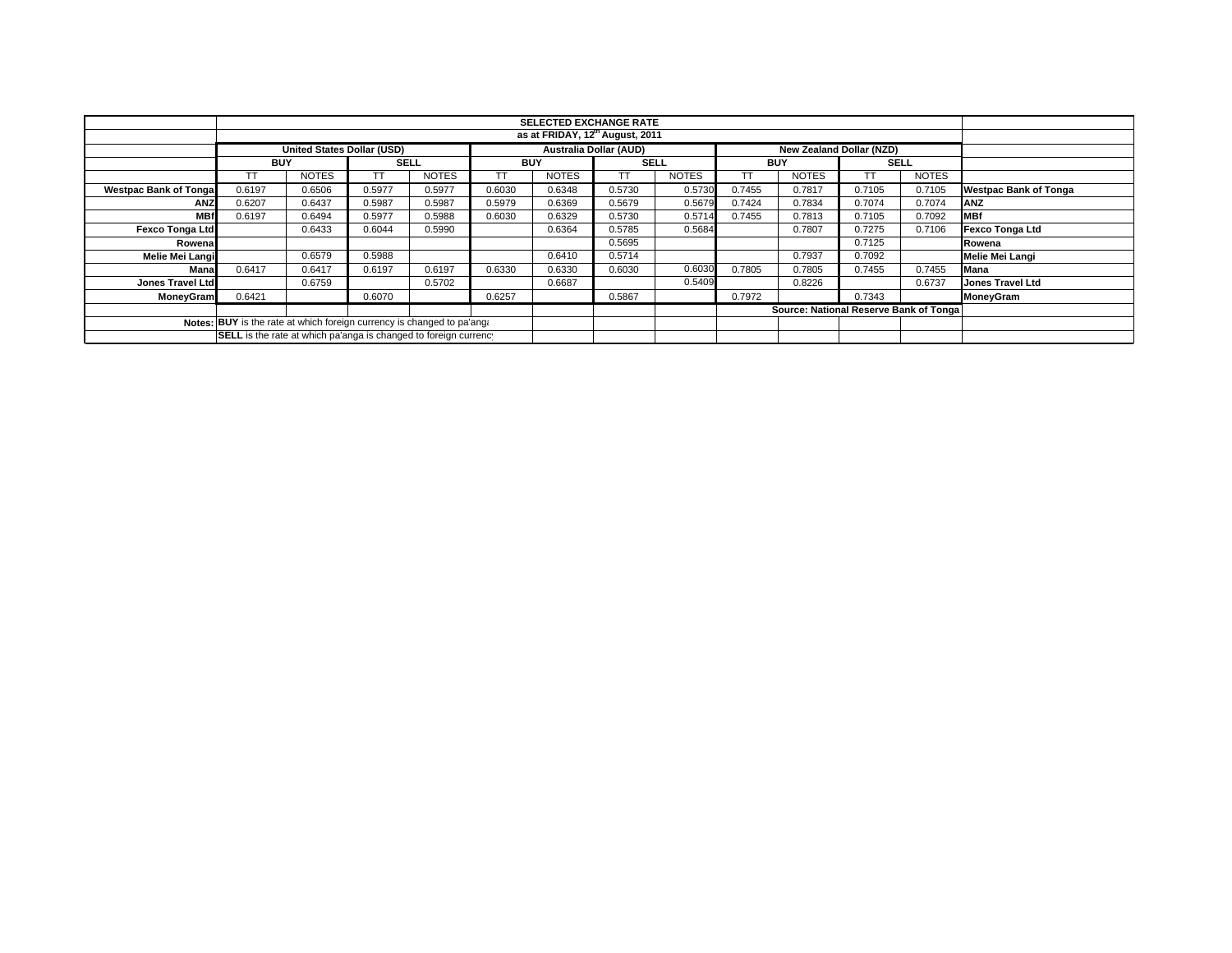|                                                                        |                                                                  | <b>SELECTED EXCHANGE RATE</b><br>as at FRIDAY, 19 <sup>th</sup> August, 2011 |             |              |            |              |                               |              |            |                                        |             |              |                              |
|------------------------------------------------------------------------|------------------------------------------------------------------|------------------------------------------------------------------------------|-------------|--------------|------------|--------------|-------------------------------|--------------|------------|----------------------------------------|-------------|--------------|------------------------------|
|                                                                        |                                                                  |                                                                              |             |              |            |              |                               |              |            |                                        |             |              |                              |
|                                                                        |                                                                  | <b>United States Dollar (USD)</b>                                            |             |              |            |              | <b>Australia Dollar (AUD)</b> |              |            | New Zealand Dollar (NZD)               |             |              |                              |
|                                                                        | <b>BUY</b>                                                       |                                                                              | <b>SELL</b> |              | <b>BUY</b> |              | <b>SELL</b>                   |              | <b>BUY</b> |                                        | <b>SELL</b> |              |                              |
|                                                                        |                                                                  | <b>NOTES</b>                                                                 |             | <b>NOTES</b> |            | <b>NOTES</b> |                               | <b>NOTES</b> |            | <b>NOTES</b>                           |             | <b>NOTES</b> |                              |
| <b>Westpac Bank of Tongal</b>                                          | 0.6201                                                           | 0.6510                                                                       | 0.5981      | 0.5981       | 0.6001     | 0.6316       | 0.5701                        | 0.5701       | 0.7543     | 0.7914                                 | 0.7193      | 0.7193       | <b>Westpac Bank of Tonga</b> |
| <b>ANZ</b>                                                             | 0.6211                                                           | 0.6441                                                                       | 0.5991      | 0.5991       | 0.5962     | 0.6352       | 0.5662                        | 0.5662       | 0.7526     | 0.7936                                 | 0.7176      | 0.7176       | <b>ANZ</b>                   |
| <b>MBf</b>                                                             | 0.6201                                                           | 0.6494                                                                       | 0.5981      | 0.5988       | 0.6001     | 0.6329       | 0.5701                        | 0.5714       | 0.7543     | 0.7937                                 | 0.7193      | 0.7194       | <b>IMBf</b>                  |
| <b>Fexco Tonga Ltd</b>                                                 |                                                                  | 0.6437                                                                       | 0.6119      | 0.5994       |            | 0.6345       | 0.5841                        | 0.5667       |            | 0.7914                                 | 0.7449      | 0.7203       | Fexco Tonga Ltd              |
| Rowenal                                                                |                                                                  |                                                                              |             |              |            |              | 0.5678                        |              |            |                                        | 0.7202      |              | Rowena                       |
| Melie Mei Langi                                                        |                                                                  | 0.6579                                                                       | 0.5988      |              |            | 0.6410       | 0.5714                        |              |            | 0.8065                                 | 0.7194      |              | Melie Mei Langi              |
| Mana                                                                   | 0.6421                                                           | 0.6421                                                                       | 0.6201      | 0.6201       | 0.6301     | 0.6301       | 0.6001                        | 0.6001       | 0.7893     | 0.7893                                 | 0.7543      | 0.7543       | Mana                         |
| Jones Travel Ltd                                                       |                                                                  | 0.6763                                                                       |             | 0.5706       |            | 0.6670       |                               | 0.5392       |            | 0.8333                                 |             | 0.6834       | <b>Jones Travel Ltd</b>      |
|                                                                        |                                                                  |                                                                              |             |              |            |              |                               |              |            | Source: National Reserve Bank of Tonga |             |              |                              |
| Notes: BUY is the rate at which foreign currency is changed to pa'ang: |                                                                  |                                                                              |             |              |            |              |                               |              |            |                                        |             |              |                              |
|                                                                        | SELL is the rate at which pa'anga is changed to foreign currency |                                                                              |             |              |            |              |                               |              |            |                                        |             |              |                              |